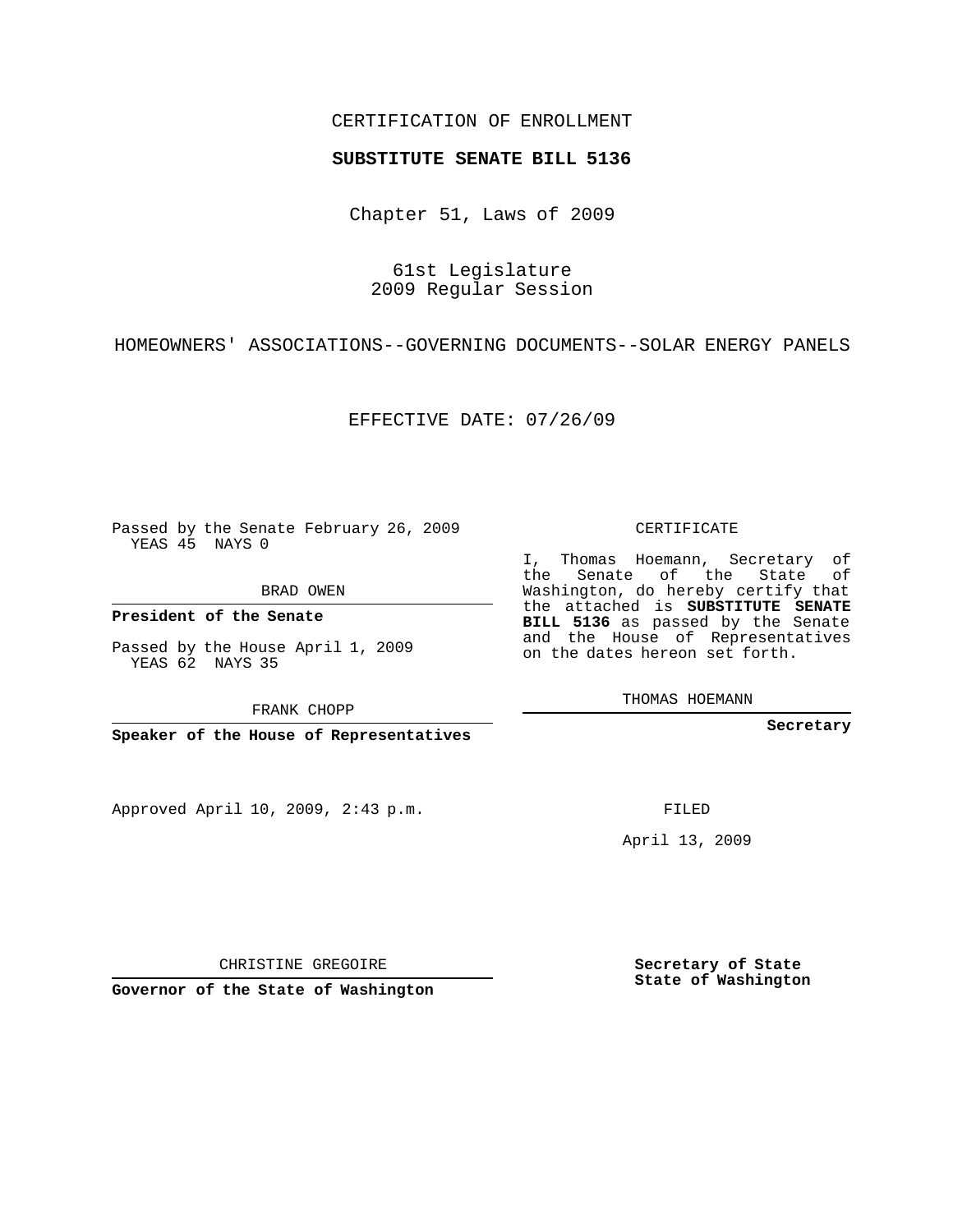## **SUBSTITUTE SENATE BILL 5136** \_\_\_\_\_\_\_\_\_\_\_\_\_\_\_\_\_\_\_\_\_\_\_\_\_\_\_\_\_\_\_\_\_\_\_\_\_\_\_\_\_\_\_\_\_

\_\_\_\_\_\_\_\_\_\_\_\_\_\_\_\_\_\_\_\_\_\_\_\_\_\_\_\_\_\_\_\_\_\_\_\_\_\_\_\_\_\_\_\_\_

Passed Legislature - 2009 Regular Session

## **State of Washington 61st Legislature 2009 Regular Session**

**By** Senate Financial Institutions, Housing & Insurance (originally sponsored by Senators Hobbs, Rockefeller, Fairley, Tom, Marr, Fraser, McDermott, Shin, Sheldon, McAuliffe, Jacobsen, Kline, and Hatfield)

READ FIRST TIME 01/30/09.

 AN ACT Relating to the use of solar energy panels by members of homeowners' associations; and adding a new section to chapter 64.38 RCW.

BE IT ENACTED BY THE LEGISLATURE OF THE STATE OF WASHINGTON:

 NEW SECTION. **Sec. 1.** A new section is added to chapter 64.38 RCW to read as follows:

 (1) The governing documents may not prohibit the installation of a solar energy panel by an owner or resident on the owner's or resident's property as long as the solar energy panel:

 (a) Meets applicable health and safety standards and requirements imposed by state and local permitting authorities;

 (b) If used to heat water, is certified by the solar rating certification corporation or another nationally recognized certification agency. Certification must be for the solar energy panel and for installation; and

 (c) If used to produce electricity, meets all applicable safety and performance standards established by the national electric code, the institute of electrical and electronics engineers, accredited testing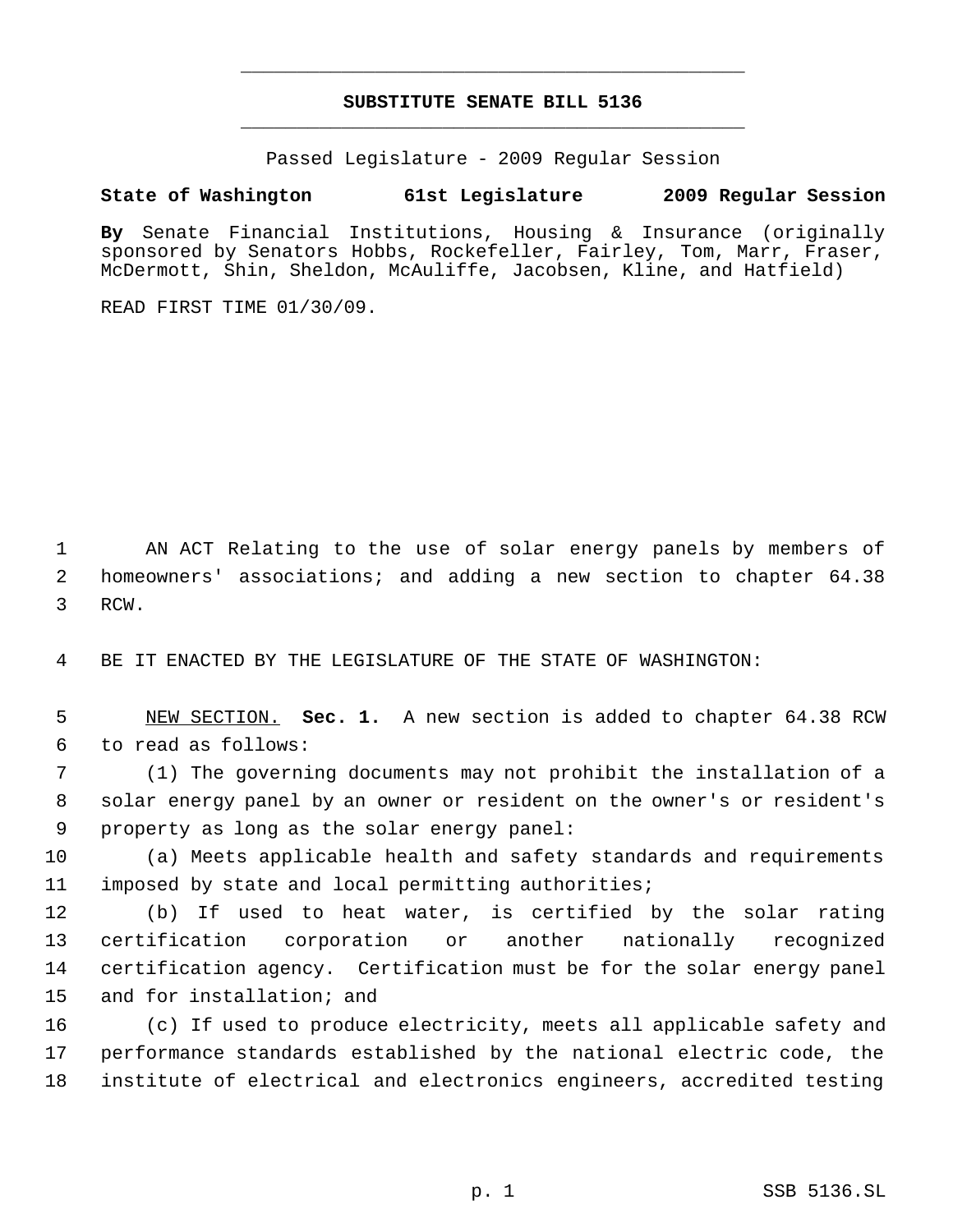laboratories, such as underwriters laboratories, and, where applicable, rules of the utilities and transportation commission regarding safety and reliability.

(2) The governing documents may:

 (a) Prohibit the visibility of any part of a roof-mounted solar energy panel above the roof line;

 (b) Permit the attachment of a solar energy panel to the slope of a roof facing a street only if:

(i) The solar energy panel conforms to the slope of the roof; and

 (ii) The top edge of the solar energy panel is parallel to the roof ridge; or

(c) Require:

 (i) A solar energy panel frame, a support bracket, or any visible 14 piping or wiring to be painted to coordinate with the roofing material;

 (ii) An owner or resident to shield a ground-mounted solar energy panel if shielding the panel does not prohibit economic installation of the solar energy panel or degrade the operational performance quality 18 of the solar energy panel by more than ten percent; or

 (iii) Owners or residents who install solar energy panels to indemnify or reimburse the association or its members for loss or damage caused by the installation, maintenance, or use of a solar energy panel.

 (3) The governing documents may include other reasonable rules regarding the placement and manner of a solar energy panel.

 (4) For purposes of this section, "solar energy panel" means a panel device or system or combination of panel devices or systems that relies on direct sunlight as an energy source, including a panel device or system or combination of panel devices or systems that collects sunlight for use in:

(a) The heating or cooling of a structure or building;

(b) The heating or pumping of water;

(c) Industrial, commercial, or agricultural processes; or

(d) The generation of electricity.

 (5) This section does not apply to common areas as defined in RCW 64.38.010.

 (6) This section applies retroactively to a governing document in effect on the effective date of this section. A provision in a